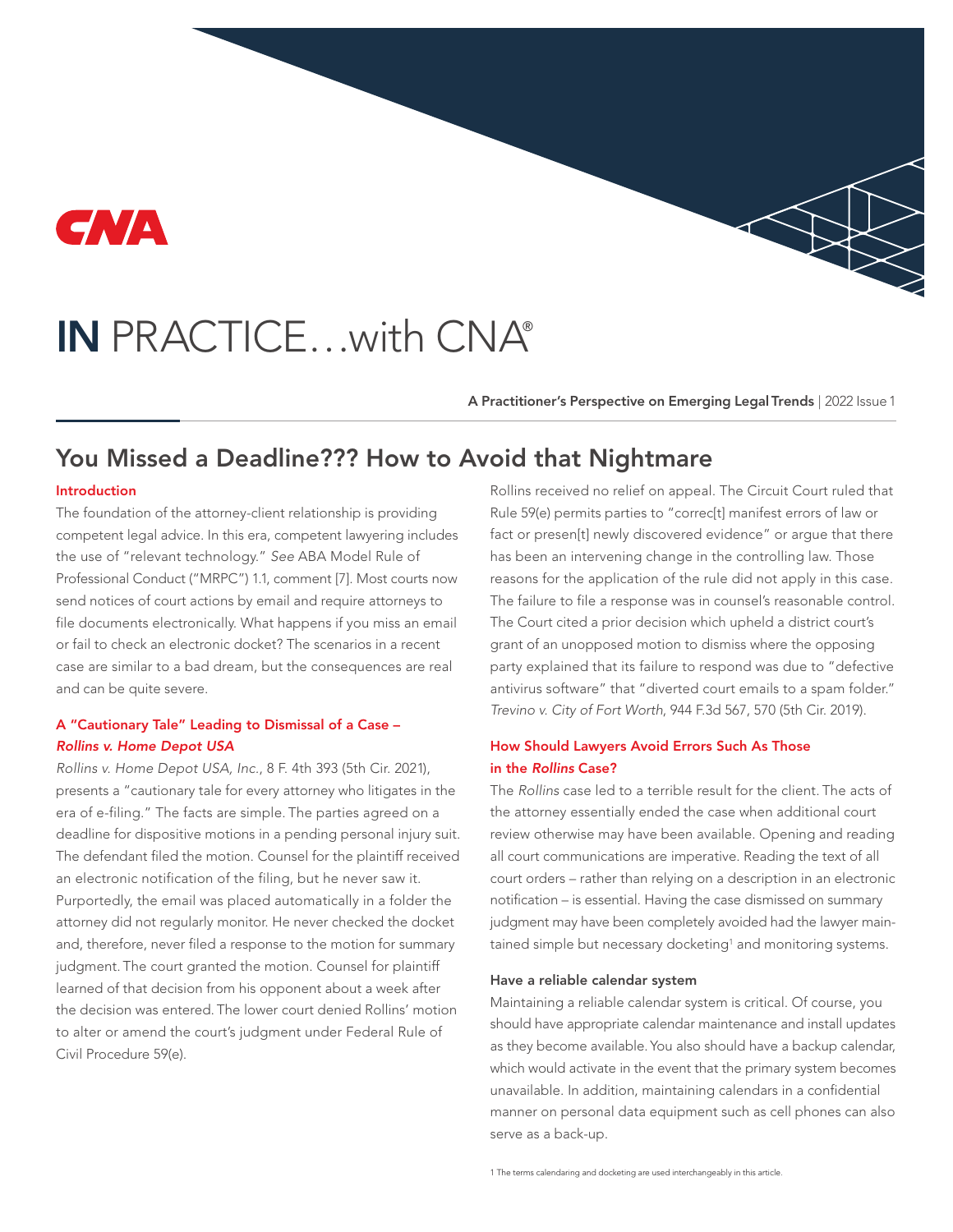#### **Centralize**

It is recommended that you maintain a centralized calendar system. In a decentralized system, each attorney would input the information into his/her calendar. That calendar could not be accessed by others, such as colleagues working on the matter or support staff. Therefore, a decentralized system creates a risk exposure. For example, if the lawyer inputs the due date incorrectly or misses the filing date reminders, these errors cannot be remediated. A more centralized approach, however, would provide access to the calendar to the entire team, as well as staff members supporting that team. Such redundancy will help you ensure that the dates are accurate, and address sudden emergencies or unexpected absences or departures. Larger firms may wish to create a docketing department with personnel specifically trained to support the entire firm. Some lawyers professional liability insurers look favorably upon firms using centralized systems when determining premium rates.

#### Consider the options

Outlook calendars may provide the answer for solo and small firms but not for mid-size and large law firms. For these larger firms, consider whether use of case management software designed expressly for law firms may be helpful and cost-effective for your practice. For example, there are systems that automatically calculate deadlines. These systems work on embedded rules and may result in time efficiencies, if the rules accurately calculate the deadlines. A vendor that uses attorney-employees, rather than non-attorney third parties, to formulate the rules may offer the best option. Such a vendor can best ensure the accuracy of the calculation formulas and monitor changes which should be implemented if the applicable rules of procedure are revised. The CNA Allied Vendor Program includes third-party vendors that offer calendaring and docketing services and practice management software to law firms. Some of these vendors offer an additional level of protection by monitoring various federal and state court dockets, court calendars, and court rules. Whenever an update or change occurs, these providers will notify their law firm customer. A list of the CNA's Allied Vendors may be accessed at [www.cna.com](https://www.cna.com/web/guest/cna/risk-control/lawyers-allied-vendor-program).

# Contemplate a separate email account/inbox for court notifications

Busy litigators may receive more than 100 daily email messages. As a result, the high email volume may cause lawyers to miss important court notifications. Some law firms minimize that risk by creating a separate email account/inbox dedicated solely to court notifications. In order to be effective, however, this type of email account/inbox must be monitored and reviewed on a daily basis.

# Upon intake, ensure that the statute of limitations is calendared

Upon intake of any new matter that involves a claim which must be filed within a certain time period, input the established statute of limitations date.

#### During an engagement, calendar all upcoming deadlines

Upon receipt of any scheduling order from any court, all appearances and due dates should be listed on the appropriate electronic calendar system. Similarly, in a corporate practice, due dates for corporate filings, corporation renewal dates and stockholder and director meeting dates, among others, also should be documented in the calendar. Users should be encouraged to enter any new or revised calendar dates as soon as they receive them or as soon as practical. Notably, procrastination in calendaring may serve as the origin of a missed deadline or statute of limitation that leads to a professional liability claim.

#### Synchronize

Select a calendaring software system that permits users to access the calendar from any device, such as a laptop or cellphone, and from any location. Calendars should be synchronized across platforms and updates should be visible as soon as they are entered into the system. The calendaring system also must permit changes to those dates without requiring re-entry of each item.

#### Use a "tickler system"

In addition to the actual due date, a notification prior to that date also should be entered. This procedure is sometimes referred to as a "tickler system." For example, if a motion for summary judgment is due on June 15, you should receive a reminder on June 1 and again on June 7. For a statute of limitations date, notifications should be sent monthly, beginning six months before the expiration date. Consider preparing a weekly report of all upcoming statute dates. Such tickler systems help ensure that you have sufficient time to properly complete any task and do not miss any deadlines.

#### Check the docket periodically

At regular intervals, the case docket should be checked to confirm that there is no activity of which you are unaware.

#### Include non-billable events

The information calendared should include time off for vacation and other non-billable matters. This information will assist team members in scheduling appropriate coverage for an event. Prior notice to the client also will help to promote attorney/client relationships.

#### Create and implement a plan for regular and certified mail

As more law firm personnel work remotely, designated on-site employees should handle regular and certified mail and communicate any important case information, including calendaring and docketing details, to the appropriate lawyers and support staff. Not all communications are electronic, and law firms must account for data in both electronic and paper formats.